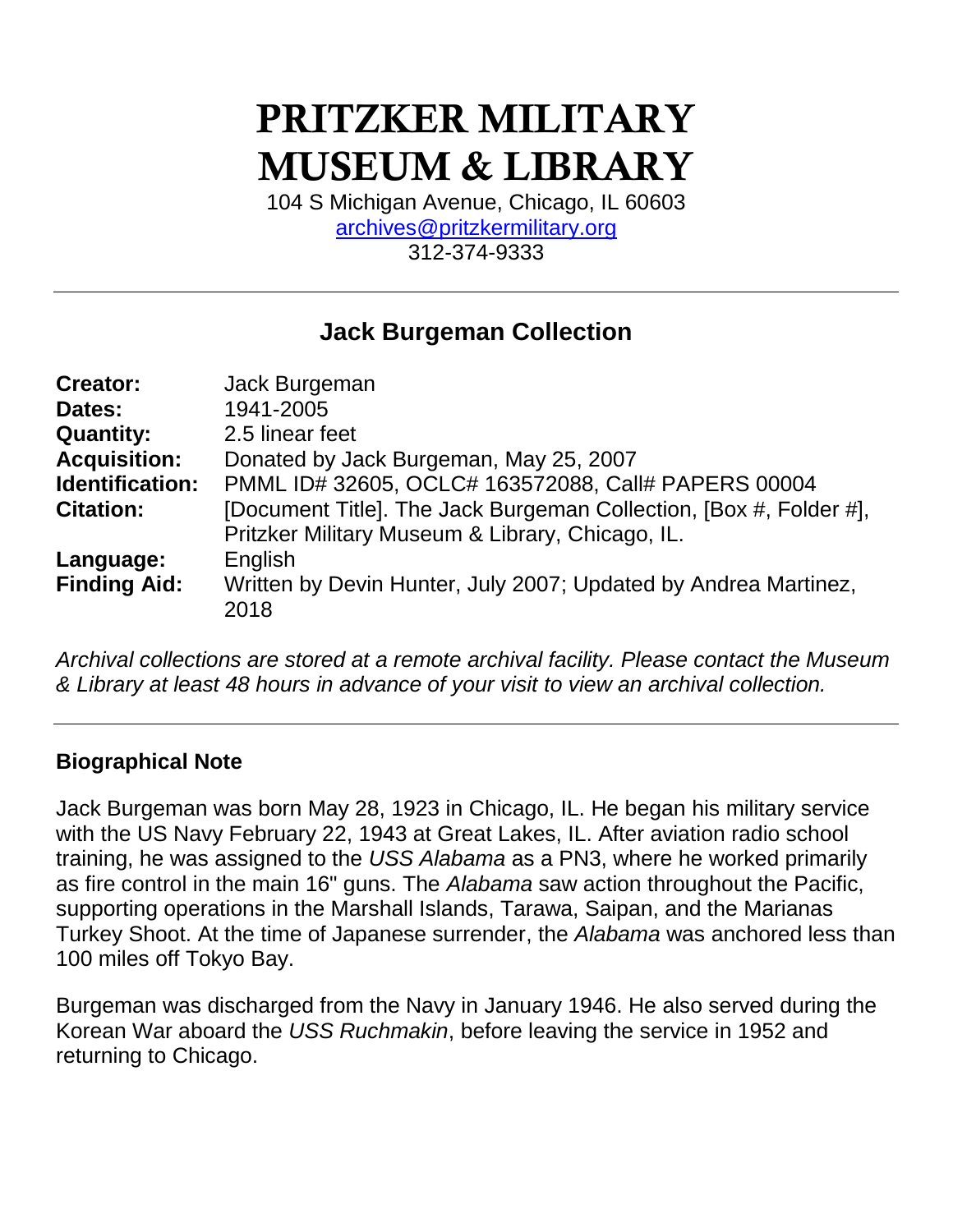# **Chronology**

#### **Date Event**

| February 22, 1943       | Arrived at Great Lakes Naval Training Center                  |
|-------------------------|---------------------------------------------------------------|
| August 2, 1943          | Assigned to the USS Alabama                                   |
| November 22, 1943       | Experiences first attack from Japanese fighters               |
| <b>January 12, 1944</b> | Alabama in port at Honolulu for repairs                       |
| <b>January 25, 1944</b> | Alabama joins a carrier group                                 |
| February 1, 1944        | Alabama shells Roi-Namar in the Marhsall Islands              |
| February 22, 1944       | Friendly fire accident kills five sailors on the Alabama      |
| June 19, 1944           | <b>Marianas Turkey Shoot</b>                                  |
| June-July 1944          | Supports the invasion of Saipan                               |
| October 12-15, 1944     | Heavy shelling of Formosa (Taiwan)                            |
| October 25-27, 1944     | Heavy action in the Gulf of Leyte (Philippines) in support of |
|                         | <b>MacArthur</b>                                              |
| December 18, 1944       | Survives "Halsey's Typhoon" in the Philippine Sea             |
| July 14, 1945           | Supports carrier groups bombarding Hokkaido, Japan            |
| September 2, 1945       | Alabama anchored 31 miles off coast for Japanese surrender    |
| October 31, 1945        | Arrives at Long Beach, CA                                     |
| January 1946            | <b>Discharged</b>                                             |

# **Significant Duty Stations**

Great Lakes Naval Training Center, Chicago, IL Naval Air Technical Training Center, Memphis, TN *USS Alabama* (BB-60) *USS Ruchamkin* (APD-89) Norfolk, VA

### **Significant Awards**

World War II Victory Medal American Area Campaign Medal Asiatic Pacific Campaign Medal with 10 stars Philippine Liberation Ribbon with 2 stars

### **Scope and Content of the Collection**

This collection contains several types of items relating to Jack Burgeman's service aboard the *USS Alabama* during World War II. A twenty page transcript of Mr. Burgeman's journal provides a comprehensive chronology of his service. The journal also relates Mr. Burgeman's experiences and thoughts relating to several naval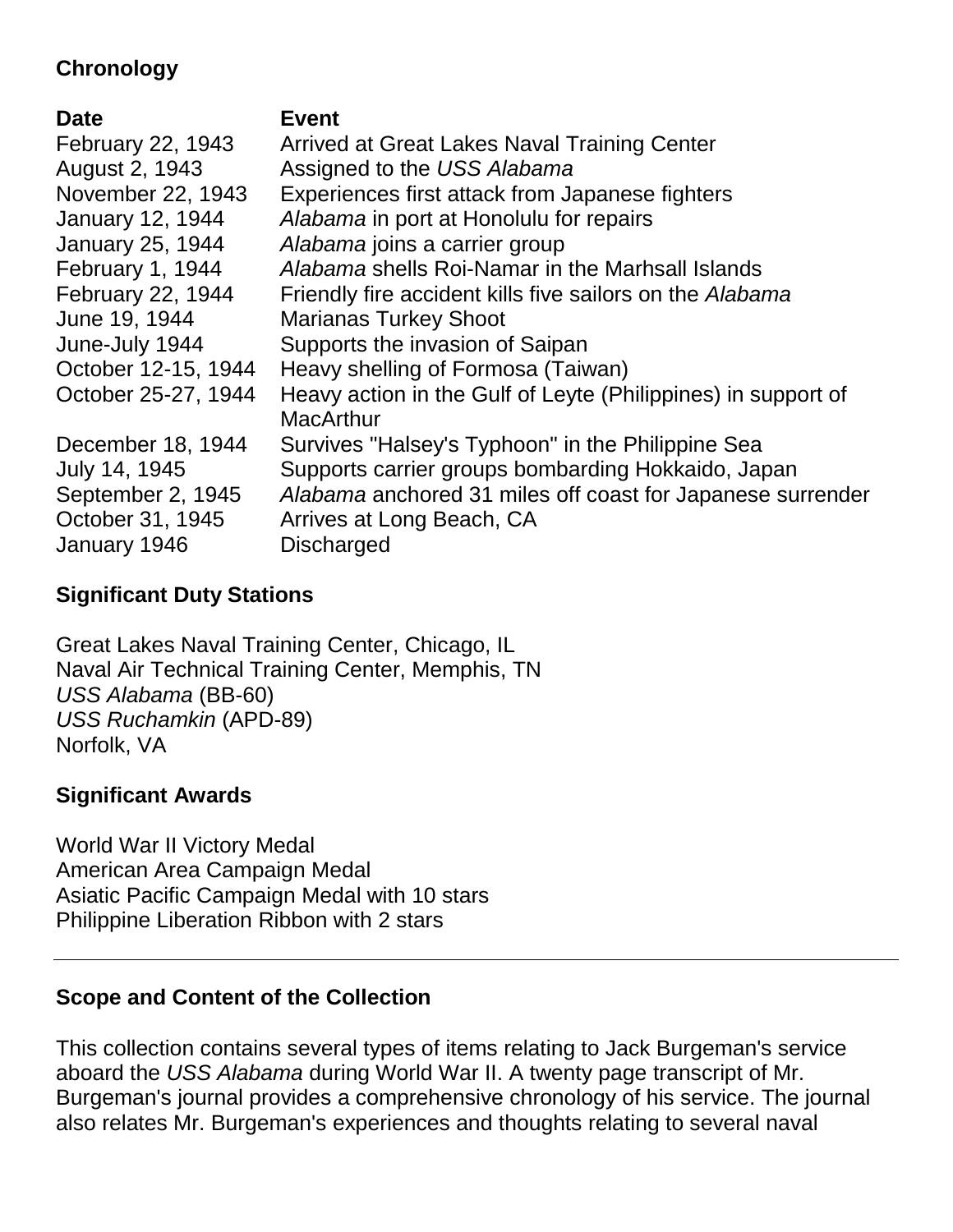engagements throughout the Pacific, as well as thoughts on the wartime experience in general. Significant events referenced in the journal include the invasion of Saipan, a friendly-fire accident aboard the ship, "Halsey's Typhoon," and the Mariana's Turkey Shoot.

The collection also contains three wartime letters written to Mr. Burgeman's brother Clarence, who was stationed at the Army's Fort Lowry in Denver. The first letter written at sea August 29, 1945 gives a detailed account of the *Alabama's* actions that summer, as well as reminiscences of some of the more notable experiences aboard the ship, including an arrival of Japanese POWs, burials at sea, and the Mariana's Turkey Shoot.

The second letter was written September 6, 1945 from the given location "Tokyo Bay," as the *Alabama* was anchored approximately 65 miles off the Japan Coast. This letter tells Clarence of the crew's impressions of the Japanese surrender, as well as descriptions of the return of a landing force and Admiral Richard E. Byrd's time aboard the ship as an observer. Accompanying this letter in the collection is its original postmarked envelope. On the envelope is a first day cover commemorating V-J Day aboard the *Alabama*. A hand-drawn print of the ship framed by the words "V-J Off Tokyo Japan" in Japanese-style script is to the left the address block. PML tests have shown that this is not a pencil sketch.

The third letter is dated October 9, 1945, "on our way home." Mr. Burgeman describes the victory armada on its way from Honolulu to San Francisco. He also relates the Missing-in-Action status of a long-time friend. An original post-marked envelope also accompanies this letter.

These letters share a folder with four poems written by Mr. Burgeman aboard the *Alabama* in January 1946, as he awaited discharge. The poems express Mr. Burgeman's thoughts and emotions about the coming of peace; one was written for a woman.

Folder Four holds two memoranda from the *Alabama*. The first memo provides an official report on a friendly-fire incident on-board that killed five sailors, on February 22, 1944. The second memo, from July 31, 1945, details the Navy's censorship policy regarding personal correspondence.

Several items in the collection give the history and characteristics of the *Alabama*, including historical information on commanding officers. Also included are several original and photocopied newsletters of *Alabama* veterans groups, specifically those of the FM (Fire Management) division and the USS Alabama *Crewman's Association*. These items, ranging from 1987-2005, provide information on reunions and updates on the whereabouts and fates of fellow crewmen.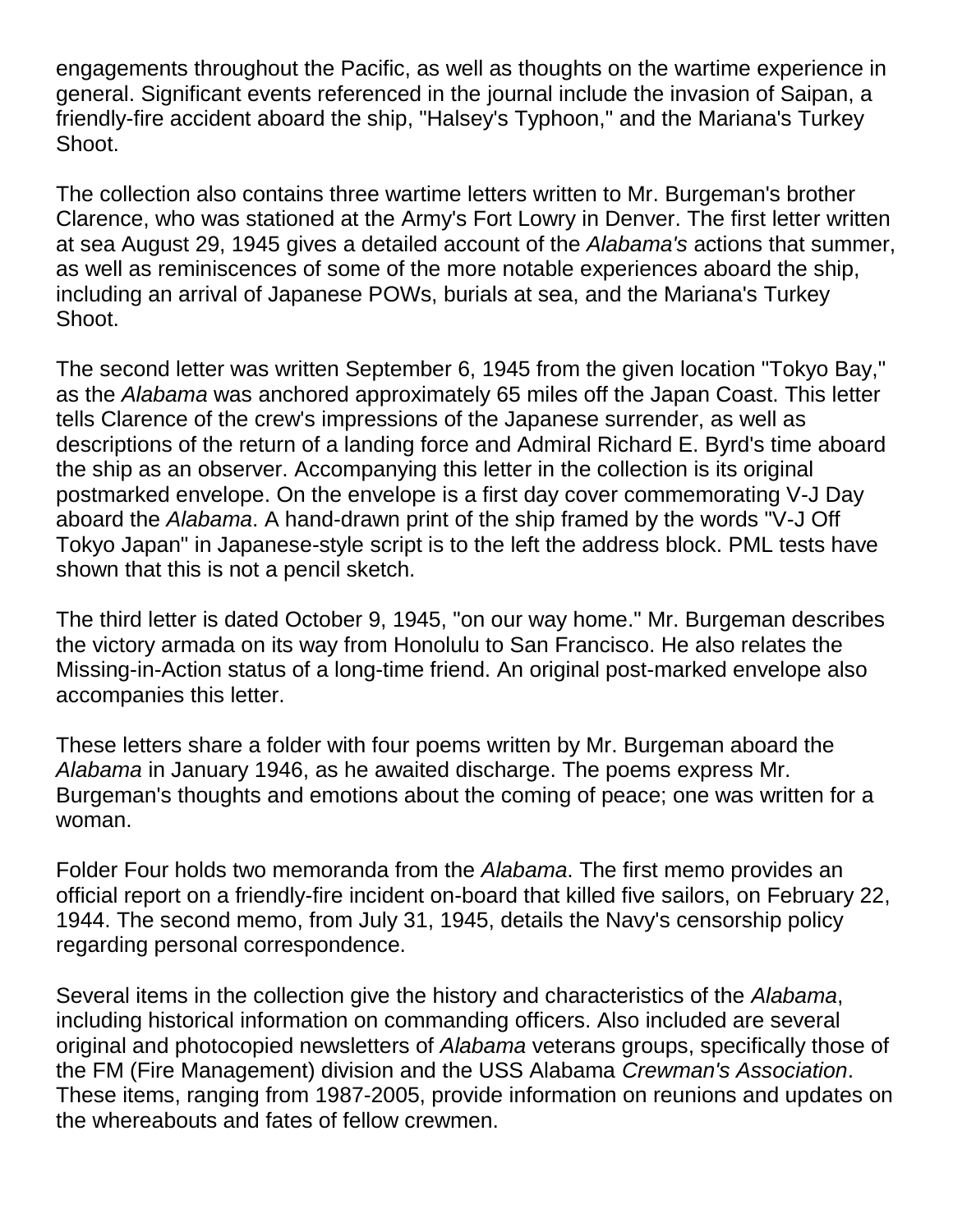One significant textual item donated with the collection has been separated from the Archives and is housed in the PMML Rare Book Collection. This is Admiral William B. Goggins' personal copy of the *War Diary* USS Alabama *1942-1944*.

## **Arrangement**

The collection is arranged in six folders according to type of document. The collection was accessioned unarranged, and PMML staff arranged and housed the items according to archival practices. Due to its unique informational quality, Mr. Burgeman's journal is kept in a separate folder.

# **Rights**

Copyrights held by Jack Burgeman were transferred to the Pritzker Military Museum & Library. All other rights are held by the author or publisher. Users assume responsibility for following copyright laws as established by US Code Title 17.

#### **Related Collections**

Robert Luchs Collection Capt. Jack D. Gordon Collection

#### **Separations**

The Pritzker Military Museum & Library also holds in its collection a CD-ROM transcription of Mr. Burgeman's interview for the Library of Congress' Veteran's History Project (VHP). For more information about the VHP, go to [http://www.loc.gov/vets/.](http://www.loc.gov/vets/)

Additionally, the collection includes several books held in the Pritzker Military Museum & Library book collection.

These include:

| <u>Title:</u> | Decision at Nagasaki: the Mission That Almost Failed |
|---------------|------------------------------------------------------|
| Author:       | Olivi, Frank                                         |
| Call Number:  | D767.25 .H6 O55 1999                                 |
| Title:        | On Deck USS Alabama                                  |
| Author:       | Adcock, Al                                           |
| Call Number:  | VA65 .A48 A33 1999                                   |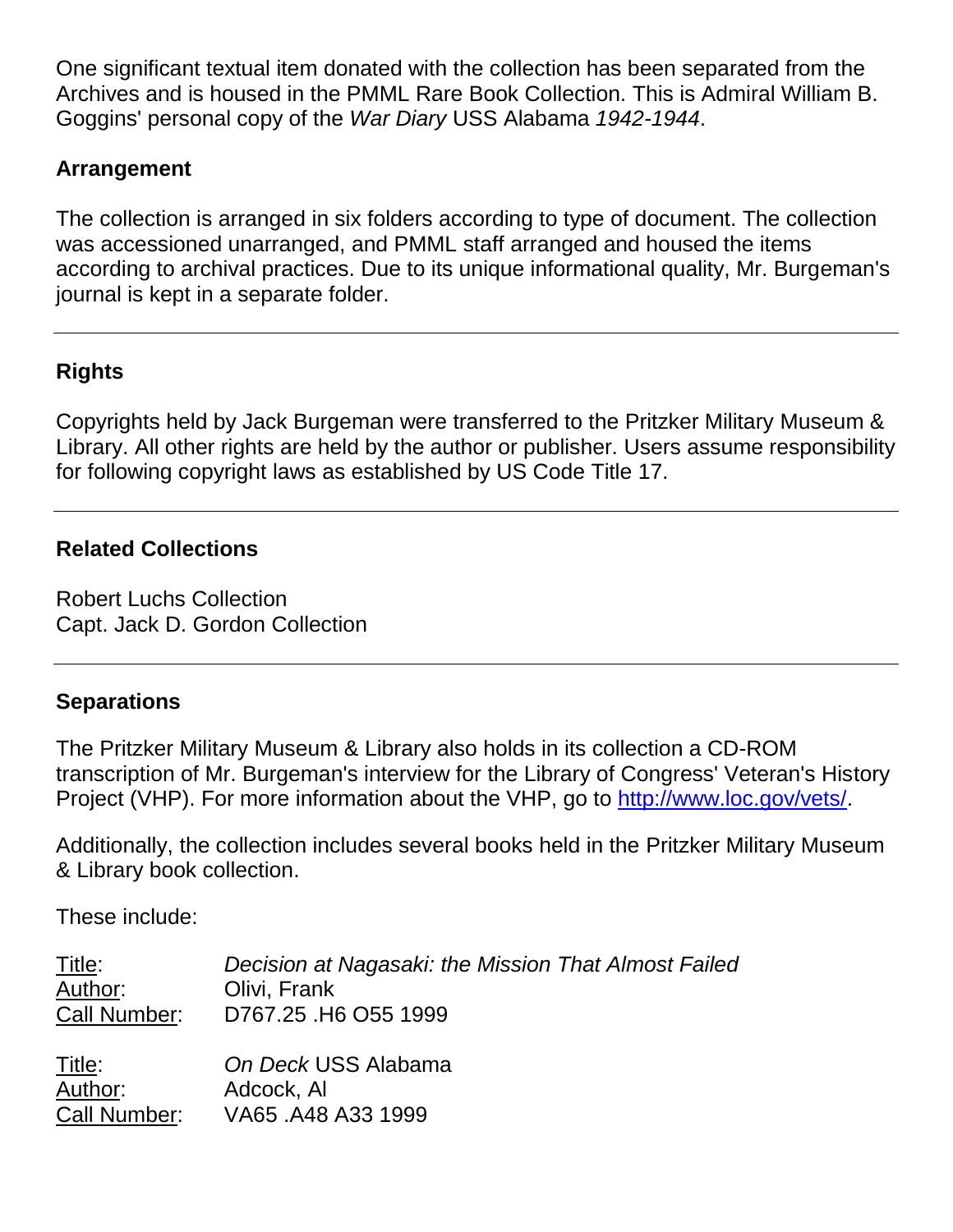| Title:<br>copy)                          | War Diary USS Alabama 1942-1944 (Capt. WB Goggins' personal                                            |
|------------------------------------------|--------------------------------------------------------------------------------------------------------|
| Call Number:                             | V27.B871945                                                                                            |
| <u>Title:</u><br>Author:<br>Call Number: | <i>World War II Letters (includes a letter from Mr. Burgeman)</i><br>Adler, Bill<br>D811 .A2 W623 2002 |

### **Key Subjects**

This collection is indexed under the following headings in the Library's online catalog. Researchers interested in materials about related topics, persons, or places should search the catalog using these subject headings.

#### **Subjects**

Korea--History--War and Intervention, 1950-1953 Philippine Sea, Battle of the, 1944 (June 19-21) United States Navy--History--Korean War United States Navy--History--World War II USS Alabama (Battleship: BB 60) USS Ruchamkin (APD-89) Veterans--United States--correspondence Veterans--United States--World War II World War II, 1939-1945--personal narratives

#### **Container List**

| <b>Folder One</b> | <b>Newspaper and Magazine Clippings</b> |  |
|-------------------|-----------------------------------------|--|
|-------------------|-----------------------------------------|--|

"'To Alabama, Very Well Done,'" *Naval History (June 2004)* Photograph of Jack Burgeman, *IIllinois AMVETS* (December 2000) "Museum Report," *Naval History* (n.d.)

"Amazing Alabama," *Chicago Sun Times* (July 16, 1995)

Photograph: 'Bob Feller back aboard Alabama,' unknown, n.d. "Alabama Comes Home," *The World War II Times* (January 1988), full original issue

"Alabama Comes Home," *The World War II Times* (January 1988), photocopy for reference

"Marines Invade Japan," *The World War II Times* (December-January 1993), photocopy of cover story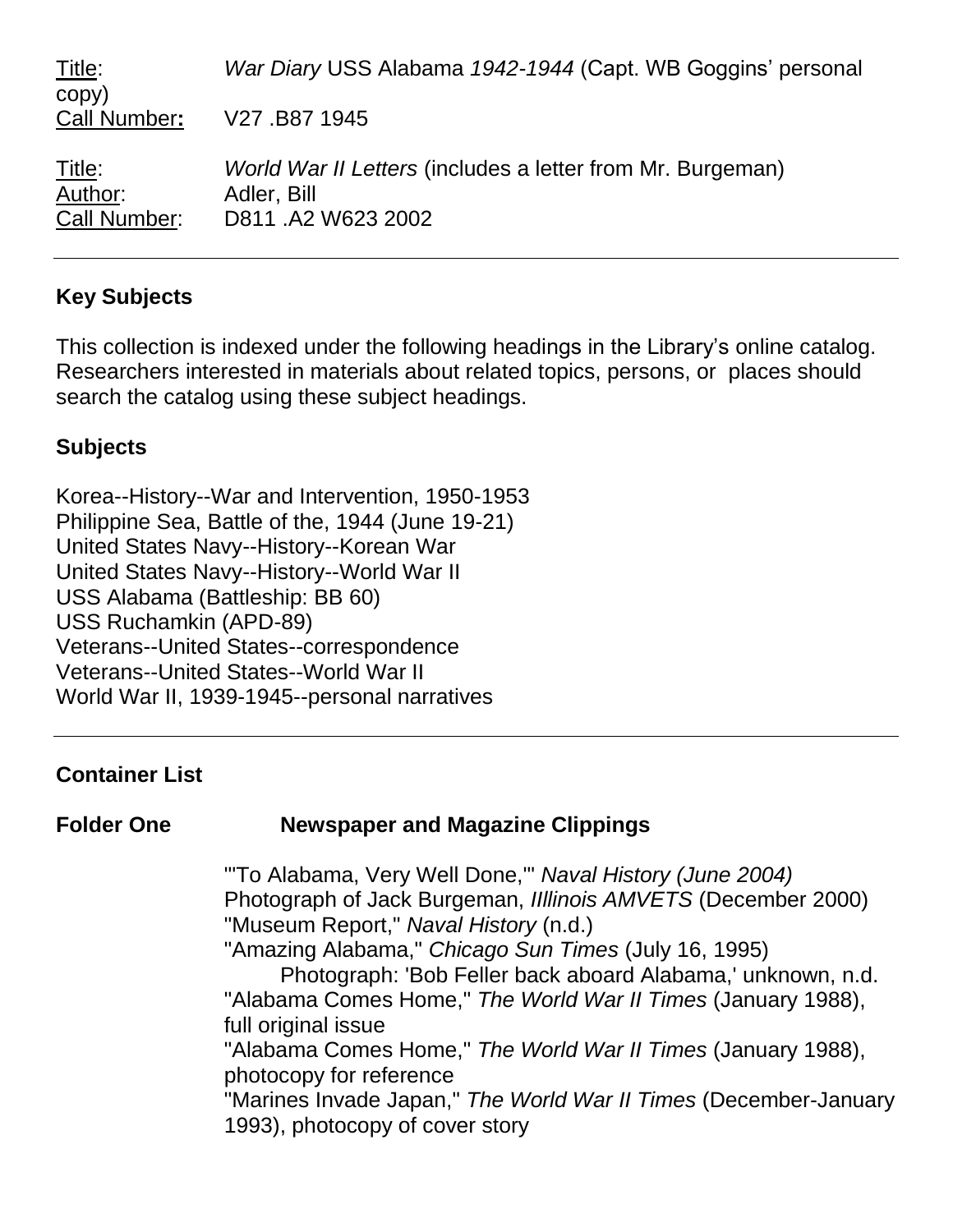| <b>Folder Two</b>   | Letters and Other Writing, 1945-46                                                                                                                                                                                                                                                                                                                                                                               |
|---------------------|------------------------------------------------------------------------------------------------------------------------------------------------------------------------------------------------------------------------------------------------------------------------------------------------------------------------------------------------------------------------------------------------------------------|
|                     | Copy of Mr. Burgeman's US Navy Memorial Log Page, including a<br>1951 photograph and a list of his significant duty stations and awards<br>Photocopy of letter from Jack Burgeman to Clarence Burgeman,<br>August 29, 1945                                                                                                                                                                                       |
|                     | Handwritten letter from Jack Burgeman to Clarence Burgeman,<br>September 6, 1945 (Tokyo Bay), with postmarked commemorative<br>envelope<br>Handwritten letter from Jack Burgeman to Clarence Burgeman,                                                                                                                                                                                                           |
|                     | October 12, 1945 ("on way home"), with postmarked envelope<br>Poem: "This Christmas of Peace," January 1946<br>Poem: "This Christmas," January 1946<br>Poem: "Symphony," January 1946                                                                                                                                                                                                                            |
|                     | Poem: "The New Year With," January 1946                                                                                                                                                                                                                                                                                                                                                                          |
| <b>Folder Three</b> | <b>Wartime Journal, 1943-46</b>                                                                                                                                                                                                                                                                                                                                                                                  |
|                     | Photocopy of Jack Burgeman's journal kept aboard the USS<br>Alabama, February 22, 1943-January 1946                                                                                                                                                                                                                                                                                                              |
| <b>Folder Four</b>  | USS Alabama Memoranda, 1944-45                                                                                                                                                                                                                                                                                                                                                                                   |
|                     | "From Commanding Officer, To Commander-in-Chief, Pacific Fleet,"<br>February 24, 1944<br>"Censorship Memoranda No. 1-45," July 31, 1945                                                                                                                                                                                                                                                                          |
| <b>Folder Five</b>  | <b>USS Alabama Historical Information and Memorabilia</b>                                                                                                                                                                                                                                                                                                                                                        |
|                     | War Diary, USS Alabama, 1942-1947 (photocopy of Mr. Burgeman's<br>personal edition)<br>Chronology of USS Alabama actions (source unknown)<br>USS Alabama dimensions (source unknown)<br>Detailed history of the USS Alabama (source unknown)<br>Battle history and credits of the USS Alabama (source unknown)<br>"Interview with Veterans" series on public TV in Evanston CD Jack<br><b>Burgeman Interview</b> |
| <b>Folder Six</b>   | <b>Veteran's Activities</b>                                                                                                                                                                                                                                                                                                                                                                                      |
|                     | Photograph of USS Alabama reunion (Jack Burgeman, third from<br>right), 1991.<br>1991 Postmarked covers with Alabama state stamp, April 4, 2002<br>FM Newsletter, May 29, 1987                                                                                                                                                                                                                                   |